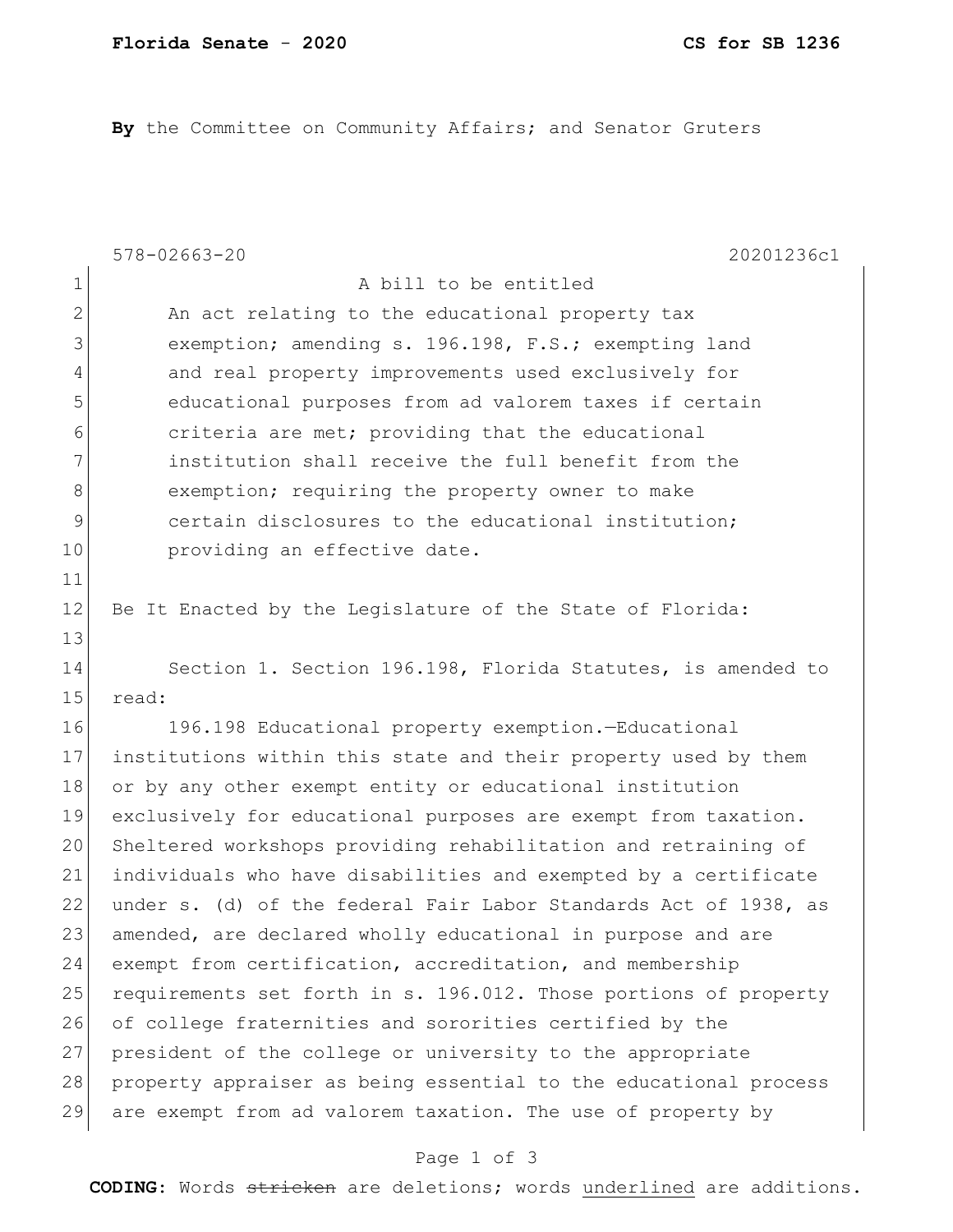## 578-02663-20 20201236c1 30 public fairs and expositions chartered by chapter 616 is 31 presumed to be an educational use of such property and is exempt 32 from ad valorem taxation to the extent of such use. Property 33 used exclusively for educational purposes shall be deemed owned 34 by an educational institution if the entity owning 100 percent 35 of the educational institution is owned by the identical persons 36 who own the property, or if the entity owning 100 percent of the 37 educational institution and the entity owning the property are 38 owned by the identical natural persons. Land, buildings, and 39 other improvements to real property used exclusively for 40 educational purposes shall be deemed owned by an educational 41 institution if the entity owning 100 percent of the land is a 42 nonprofit entity and the land is used, under a ground lease or 43 other contractual arrangement, by an educational institution 44 that owns the buildings and other improvements to the real 45 | property, is a nonprofit entity under s. 501(c)(3) of the 46 Internal Revenue Code, and provides education limited to 47 students in prekindergarten through grade 8. Land, buildings, 48 and other improvements to real property used exclusively for 49 educational purposes shall also be exempt from ad valorem taxes 50 if, under a lease, the educational institution is responsible 51 for any taxes owed and for ongoing maintenance and operational 52 expenses for the land and buildings under the lease and if the 53 real property has been used for educational purposes and has 54 been receiving the exemption under this section for at least 10 55 years. For such leasehold properties, the educational 56 institution shall receive the full benefit from the exemption. 57 The owner of the property shall disclose to the educational 58 institution the full amount of the benefit derived from the

## Page 2 of 3

**CODING**: Words stricken are deletions; words underlined are additions.